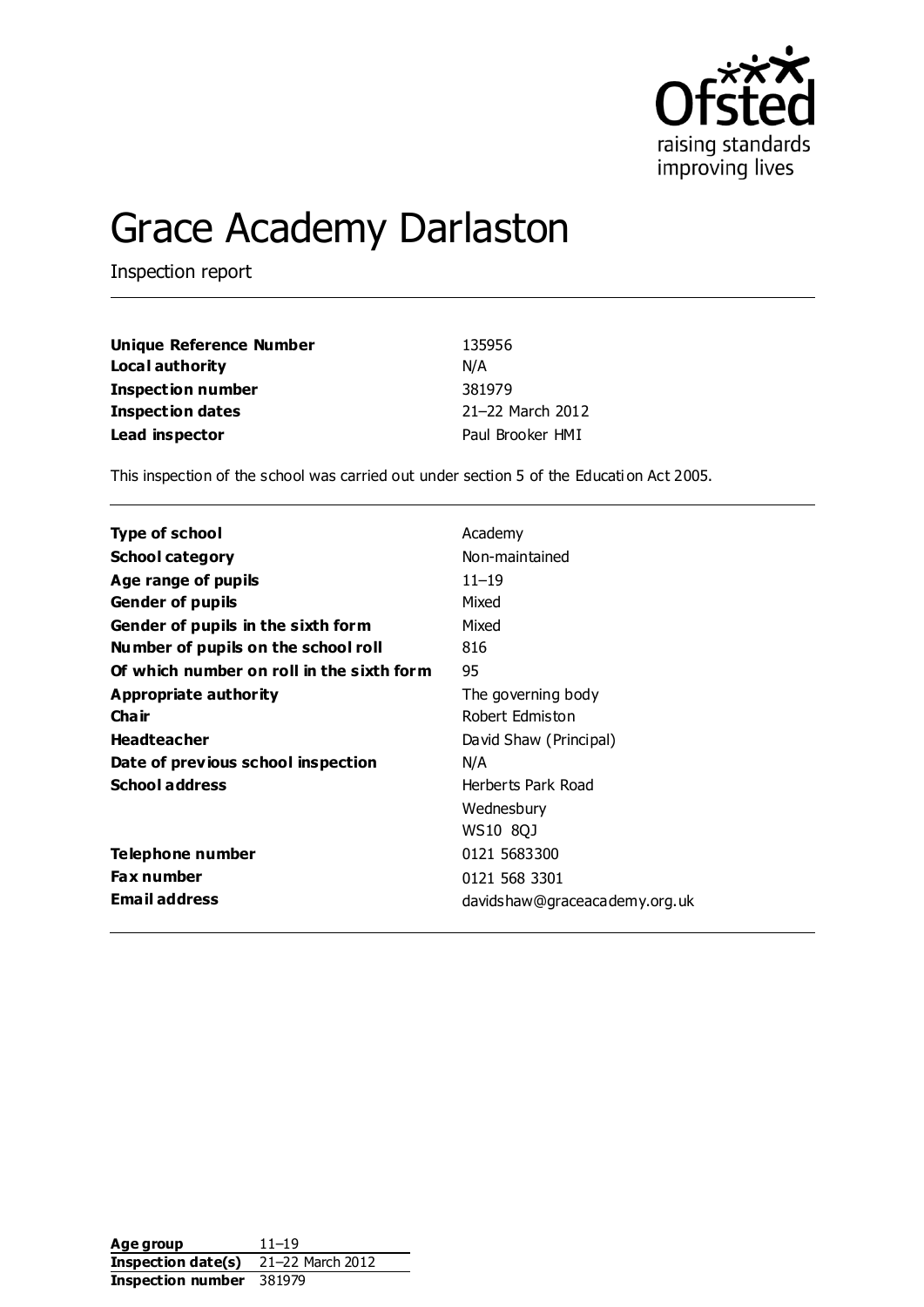

You can use Parent View to give Ofsted your opinion on your child's school. Ofsted will use the information parents and carers provide when deciding which schools to inspect and when.

You can also use Parent View to find out what other parents and carers think about schools in England. You can visit [www.parentview.ofsted.gov.uk,](file:///C:/Users/pbrooker/AppData/Local/Microsoft/Windows/Temporary%20Internet%20Files/Content.IE5/HDIUXWRU/www.parentview.ofsted.gov.uk) or look for the link on the main Ofsted website: [www.ofsted.gov.uk](file:///C:/Users/pbrooker/AppData/Local/Microsoft/Windows/Temporary%20Internet%20Files/Content.IE5/HDIUXWRU/www.ofsted.gov.uk)

The Office for Standards in Education, Children's Services and Skills (Ofsted) regulates and inspects to achieve excellence in the care of children and young people, and in education and skills for learners of all ages. It regulates and inspects childcare and children's social care, and inspects the Children and Family Court Advisory Support Service (Cafcass), schools, colleges, initial teacher training, work-based learning and skills training, adult and community learning, and education and training in prisons and other secure establishments. It assesses council children's services, and inspects services for looked after children, safeguarding and child protection.

Further copies of this report are obtainable from the school. Under the Education Act 2005, the school must provide a copy of this report free of charge to certain categories of people. A charge not exceeding the full cost of reproduction may be made for any other copies supplied.

If you would like a copy of this document in a different format, such as large print or Braille, please telephone 0300 123 4234, or email [enquiries@ofsted.gov.uk](mailto:enquiries@ofsted.gov.uk)

You may copy all or parts of this document for non-commercial purposes, as long as you give details of the source and date of publication and do not alter the information in any way.

To receive regular email alerts about new publications, including survey reports and school inspection reports, please visit our website and go to 'Subscribe'.

Piccadilly Gate Store Street Manchester M1 2WD

T: 0300 123 4234 Textphone: 0161 618 8524 [enquiries@ofsted.gov.uk](mailto:enquiries@ofsted.gov.uk) [www.ofsted.gov.uk](http://www.ofsted.gov.uk/)



© Crown copyright 2012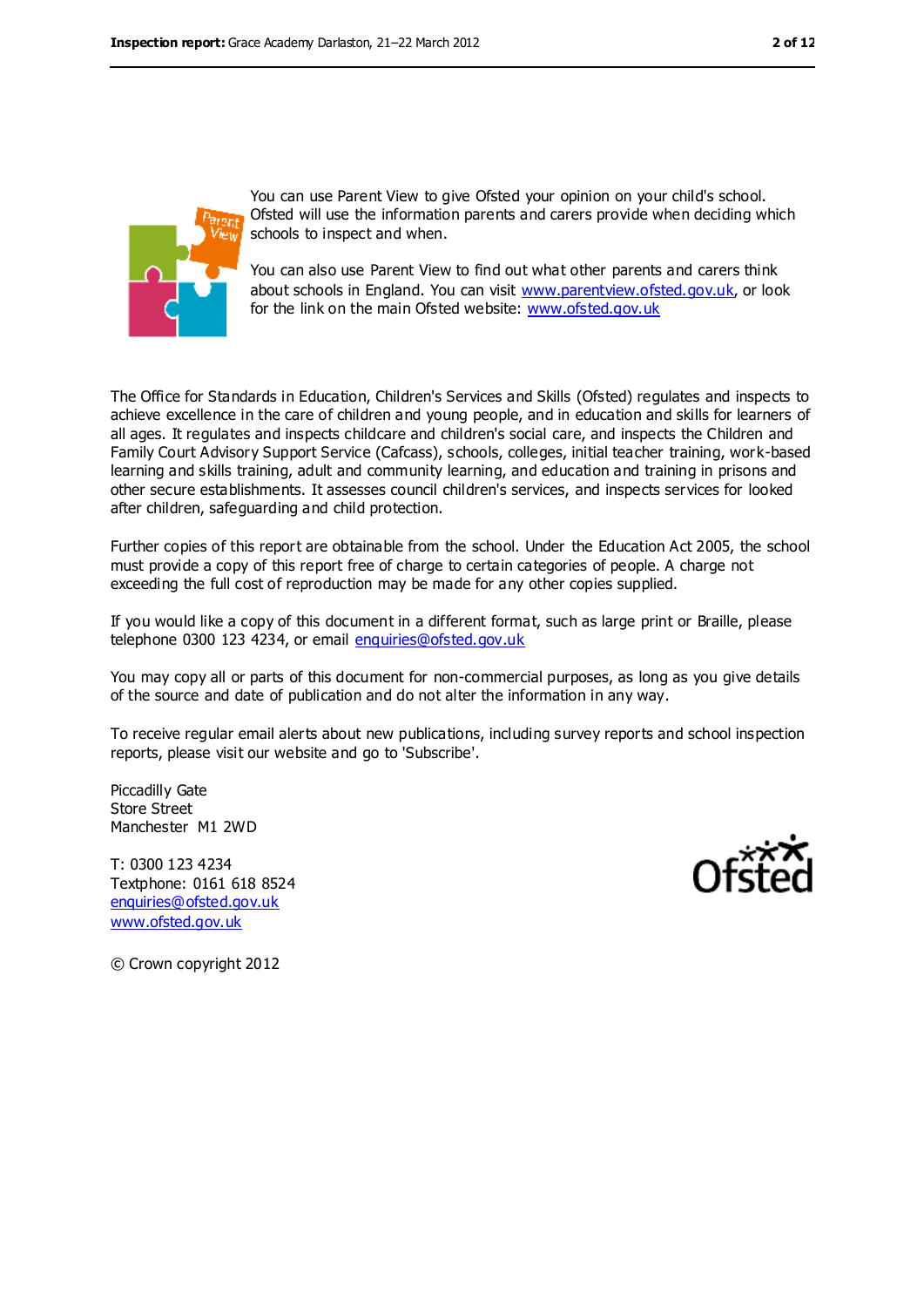# **Introduction**

Inspection team

| Paul Brooker     | Her Majesty's Inspector |
|------------------|-------------------------|
| John Leigh       | Additional inspector    |
| Trevor Riddiough | Her Majesty's Inspector |
| Pankaj Gulab     | Additional inspector    |

This inspection was carried out with two days' notice. In total, the inspection team visited 41 lesson observing 40 teachers, the majority of which were undertaken jointly with senior leaders. Inspectors scrutinised a range of documents including students' work, the academy's self-evaluation and student tracking data, and evaluated the arrangements made for safeguarding. Meetings were held with nominated staff, groups of students and a representative of the governing body. No returns were available from the on-line questionnaire (Parent View), but inspectors analysed inspection questionnaire responses from 30 parents and carers, 111 students and 47 staff.

## **Information about the school**

The academy opened in September 2009 in the accommodation of its predecessor, Darlaston Community School, which was in special measures at the time of its closure. It is one of three academies sponsored by The Grace Foundation and has business and enterprise as its specialist subjects. Most staff transferred from the predecessor school, but the academy has had to address significant over-staffing in the first two years. Many of the senior and middle leaders have been appointed since the academy opened. At the time of the inspection, the Principal had been in post just five weeks, following the departure of the substantive Principal to take up post in a sister academy. The new academy building is under construction and is due for completion in 2013.

The academy is smaller than the average-sized secondary school. A small sixth form opened in September 2009, and is expanding year-on-year. A large majority of students are White British and most speak English as their first language. Small but significant numbers of students are of Bangladeshi, Pakistani or Indian heritage. The proportion of students known to be eligible for free school meals is far higher than the national figure. The proportion of disabled students and those with special educational needs is also above average. The academy reached the government floor standards, which set the minimum expectations for attainment and progress.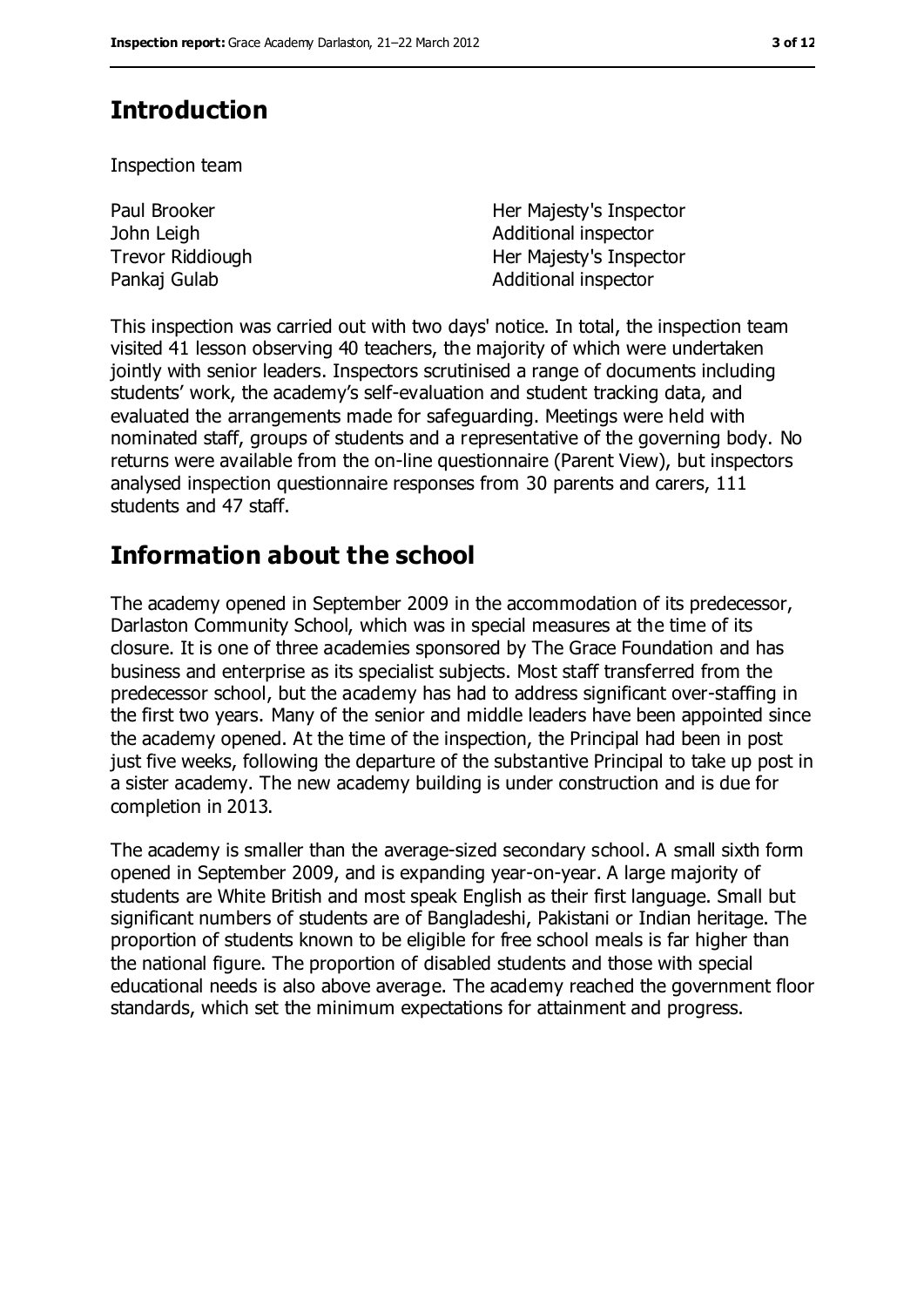**Inspection grades: 1 is outstanding, 2 is good, 3 is satisfactory and 4 is inadequate** Please turn to the glossary for a description of the grades and inspection terms

# **Inspection judgements**

| <b>Overall Effectiveness</b> |  |
|------------------------------|--|
|------------------------------|--|

| <b>Achievement of pupils</b>          |  |
|---------------------------------------|--|
| <b>Quality of teaching</b>            |  |
| <b>Behaviour and safety of pupils</b> |  |
| <b>Leadership and management</b>      |  |

### **Key Findings**

In accordance with section 13 (3) of the Education Act 2005, Her Majesty's Chief Inspector is of the opinion that this school requires significant improvement, because it is performing significantly less well than in all the circumstances it could reasonably be expected to perform. The school is therefore given a notice to improve. Significant improvement is required in relation to students' progress and achievement, the quality of teaching and the behaviour and attitudes of the most challenging students.

- Grace Academy has surmounted many challenges since it opened, but its transformation is not yet complete and its overall effectiveness is inadequate. It has achieved undeniable success in raising standards, increasing students' attendance and participation, and raising aspirations. Students themselves are unequivocal about how much safer they feel, and about the improvements in behaviour and teaching. However, the quality of learning in lessons is too variable to secure consistently good progress across the curriculum.
- Achievement is inadequate because attainment remains too low and gaps are not closing rapidly enough. Standards at Key Stage 4 have risen, but remain well below national figures, particularly for boys. Wide gaps in performance persist for most groups of students, including disabled students and those with special educational needs. Standards of literacy are low.
- Teaching has improved and is satisfactory, with some notable strengths, but it is not yet good enough to accelerate progress for all groups in order to address the legacy of low aspiration and poor attainment. Some weak teaching persists.
- Behaviour and safety are satisfactory. Around the academy the students' behaviour is safe and orderly, and often considerate and welcoming. However, the calm climate is reliant on high levels of staff supervision and occasional intervention and support by senior and middle leaders. The challenging attitudes and behaviour of a small minority of students are generally well managed, but sometimes disrupt learning.
- The very small sixth form is satisfactory. Assessment information indicates that sixth-form students make progress that is broadly in line with their capabilities.
- The academy has demonstrated the capacity to sustain further improvement. Most senior leaders and managers, including the governing body, share an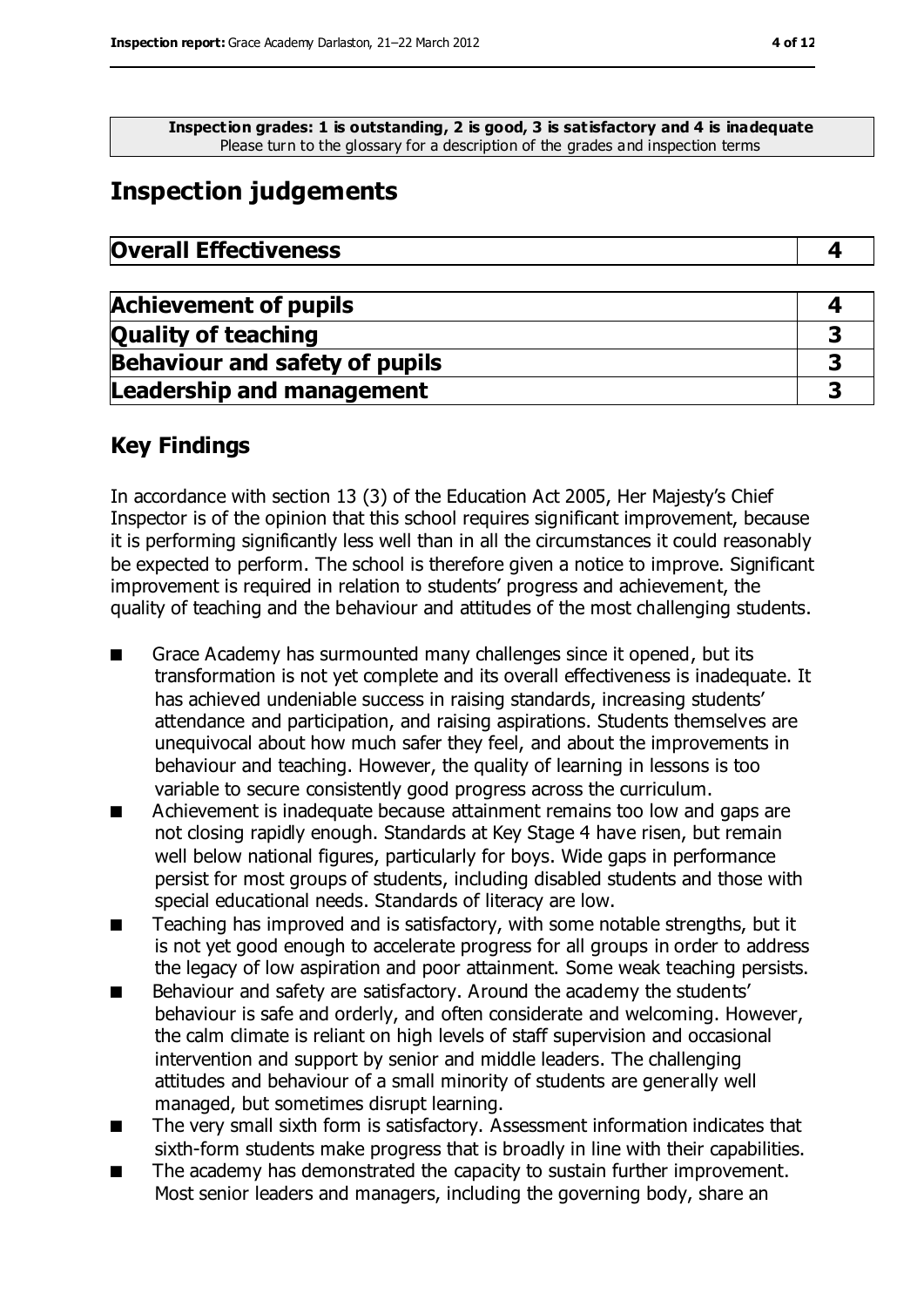ambitious vision for the academy's development. The rigorous monitoring of performance has strengthened teaching and eradicated most weaknesses. There is a growing confidence in the academy amongst students, their parents and carers and across the wider community, but much work remains to be done to secure the commitment of all staff.

### **What does the school need to do to improve further?**

- Narrow the attainment gap in 2012 and beyond and ensure that groups, including disabled students and those with special educational needs, make at least expected rates of progress to the end of Key Stage 4 by:
	- accelerating the progress of all groups of students in lessons  $\equiv$
	- raising the aspirations and achievement of the most hard-to-reach  $\frac{1}{2}$ students.
- Strengthen the overall quality of teaching throughout the academy so that, by July 2012, most lessons are good or better by:
	- eradicating residual inadequacies
	- sharing best practice in planning tasks that actively engage all students  $\overline{\phantom{a}}$ and develop their skills as active and independent learners
	- specifically developing students' skills in reading, speaking, listening and writing.
- Strengthen students' attitudes so they take responsibility for their own behaviour, and all lessons can proceed without disruption by:
	- replicating existing good practice in positive behaviour management
	- developing the self-esteem, social skills and engagement of students who  $\overline{\phantom{0}}$ are disaffected or at risk of underachievement.

### **Main Report**

#### **Achievement of pupils**

Attainment is rising, but remains well below national figures. Results at the end of Key Stage 4 have improved steadily in the academy's first two years, and reliable projections 2012 and beyond show a clear trajectory of improvement. However, students' current learning and progress are not consistently good enough to make up for past unevenness or low starting points. Students do not close the gap in attainment because their long-term progress is uneven, and too few make the three levels of progress expected in either English or mathematics between Key Stage 2 and Key Stage 4. Students from Indian or Bangladeshi heritage achieve comparatively well, but the progress made by disabled students and those with special educational needs is generally weaker than their peers. Raising the aspirations of students who have low expectations remains a particular challenge.

The academy makes effective use of assessment data to set ambitious targets, to monitor the students' progress and implement suitable interventions for those in danger of falling behind. This helps to raise students' expectations because they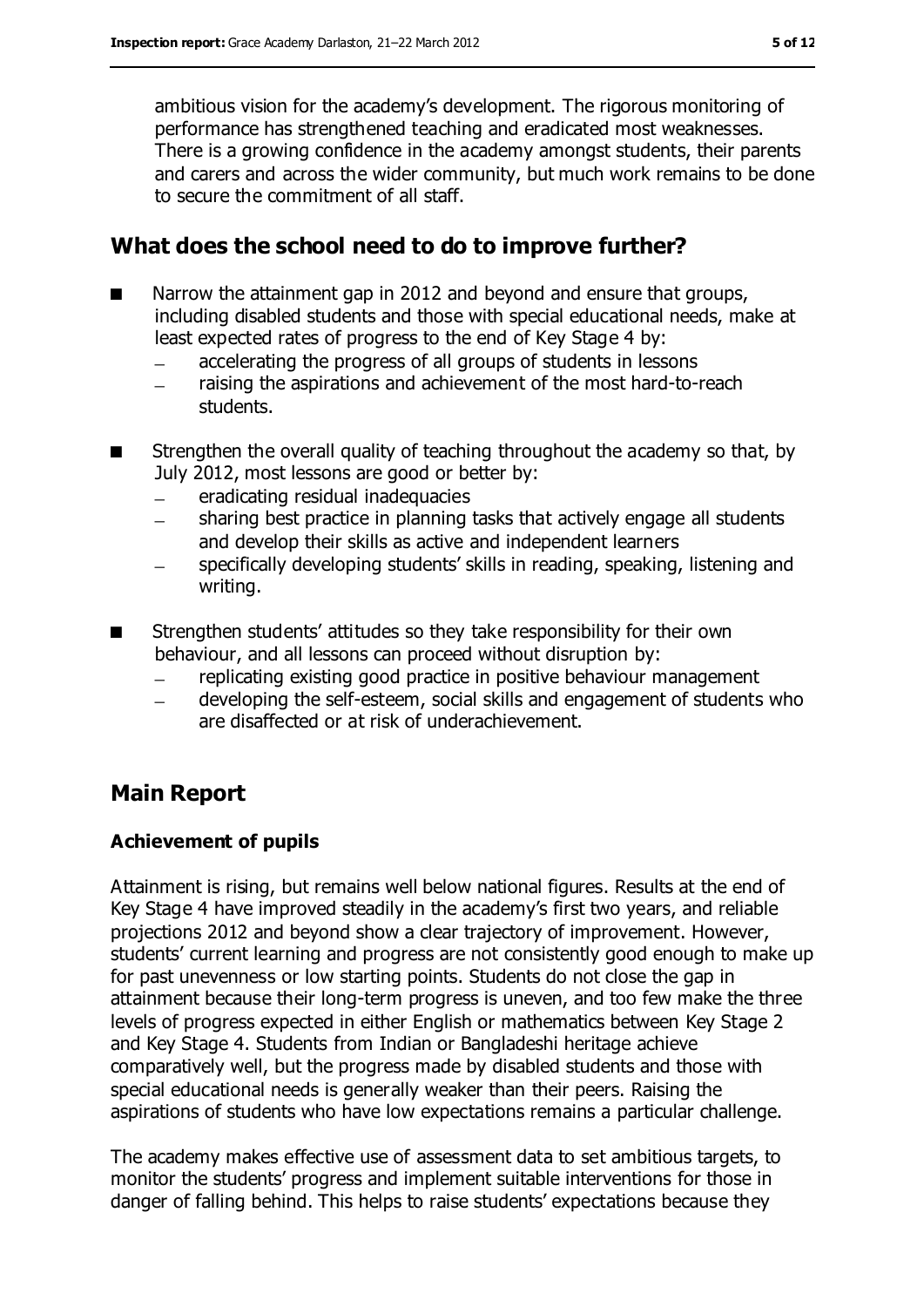know their targets and how they might improve their level of performance. Nonetheless, the quality of learning was no better than satisfactory in the majority of lessons observed during the inspection. Progress is most rapid when teaching is skilfully directed so that all students are actively engaged throughout the lesson. Uneven progress is due, in part, to weaknesses in planning. Even when teachers prepared excellent resources on topical issues, using stimulating images or videos, learning activities did not necessarily involve or challenge all students, particularly when they were passive or indifferent.

Teachers do not adopt common strategies for developing students' oracy or literacy skills. Students sometimes work together to collate their ideas and draft key words, but teachers often launch into questioning without first giving students the opportunity to share and articulate their thinking. Teachers do not model writing consistently well and often miss opportunities to improve students' writing by providing specific guidance or giving them time to draft and edit their work. Opportunities to develop reading skills are also missed. For example, students are expected to read in some tutorial sessions, but the activity is somewhat purposeless because many simply choose to flick through magazines.

Sixth-form students make expected progress from their respective starting points, although some find AS level courses difficult and either give up or have to repeatedly re-sit their examinations, particularly in science subjects and in mathematics. In vocational courses of study, students make better progress due to effective teaching strategies and course content which are well-matched to their needs and interests.

#### **Quality of teaching**

Teaching is improving, but its effectiveness varies widely and a very small minority of lessons are ineffective. The majority of parental responses agreed that students are well taught, but they were rightly critical of the wide variation in teaching quality. Good lessons are well planned with suitably ambitious outcomes for different groups and carefully prepared activities that successfully engage all students from the outset. In a French lesson for example, Years 7 and 8 students were issued with unfamiliar words that they had to de-code using clues found around the classroom. Importantly, the best lessons consider how the students will learn and plans include activities that allow them time to collaborate, to reflect and develop their wider social skills. The most effective teachers focus briskly on learning and make clear their expectations, they nurture positive attitudes and relationships with and between students through their infectious enthusiasm and the judicious use of praise. However, some teaching is not sufficiently ambitious, and some teachers do not work hard enough to create a stimulating classroom environment that is conducive to highly quality learning.

Lessons often focus on interesting and topical issues. For example, students considered whether to ban boxing, to allow euthanasia, and the rights and wrongs of birth control, while sixth-form students explored the issue of racism through their work on Othello and violent relationships in their general studies session. Excellent resources encourage students to take a standpoint on important moral questions and positively promote their spiritual, moral, social and cultural development. However,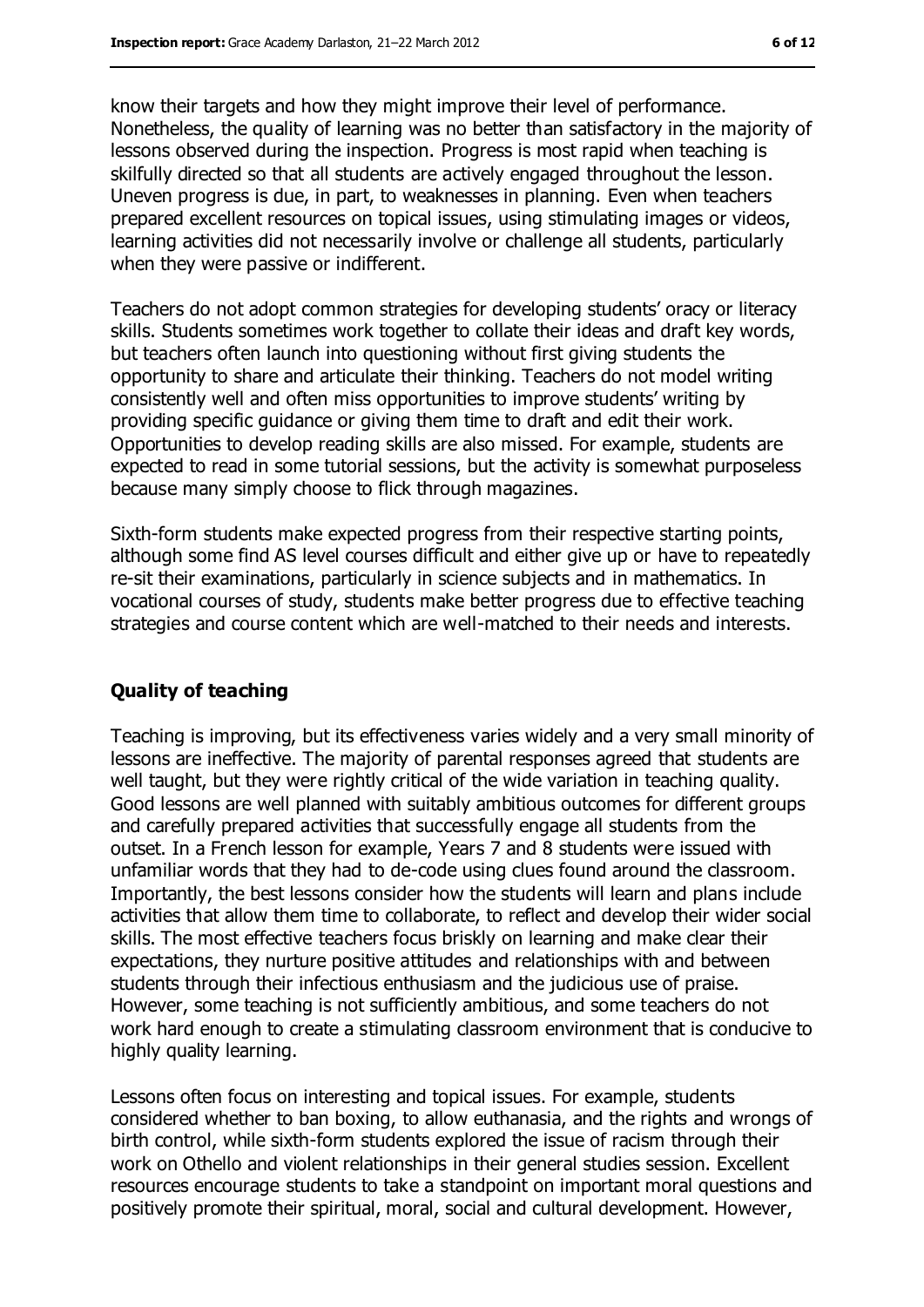opportunities to reflect and explore issues in detail were often missed because students had too little opportunity to exchange their ideas in pairs or small groups.

Assessment and target setting are emerging strengths of teaching, although the impact of assessment varies widely. Most teachers mark work conscientiously and set suitable homework, and some excellent marking, for example in English, has a positive impact on students' progress.

#### **Behaviour and safety of pupils**

Most students have positive attitudes to learning and are punctual, attend well and behave responsibly. The good behaviour of the majority of students contributes positively to a safe and orderly environment. The academy's clear behaviour management policy, which includes both sanctions and the lure of rewards, has created a settled climate in lessons and during break and lunch times. However, the challenging behaviour of a small minority of students is not handled consistently well because teachers do not have equally high expectations, and some choose to ignore truculence and non-compliance. The concerns raised by a few parents and carers about antisocial or disorderly behaviour in lessons have some foundation. Although effective systems are in place to promote good behaviour, lessons are sometimes disrupted by the desultory attitudes, lateness or rudeness of individuals.

The academy has rightly prioritised the engagement of those students who are most at risk of disaffection and underachievement, and can point to notable successes. Overall attendance has risen dramatically and persistent absenteeism has seen a corresponding decrease, while exclusions have also reduced markedly. Engaging the most hard-to-reach students is, however, an ongoing challenge because it is difficult to ensure that they are fully included while maintaining unequivocal expectations about behaviour. A small but significant number of students lack the self-discipline, aspiration or self-esteem to willingly conform or engage positively. However, the vertical tutor system promotes greater respect and responsibility. Students generally feel safe and free from different forms of bullying and say that the academy deals quickly and effectively with occasional incidents that occur. Steps to encourage students to take responsibility, such as peer mentoring, also have a positive impact.

#### **Leadership and management**

Senior leaders have successfully maintained the drive to raise standards while steering the academy through a difficult period of significant financial cuts. The academy has necessarily tackled some challenging and deep-seated staffing issues in order to strengthen teaching and raise standards, but inspection questionnaire responses reflect a lack of unity among staff. Some departments, such as mathematics, are more cohesive and supportive than others, particularly for new teachers. Systematic procedures are in place to monitor and evaluate the impact of the academy's work and plan improvement. At the heart of this endeavour is a determination to ensure equal opportunity for all students. Better provision is increasing key outcomes, and underpins the academy's capacity to sustain further improvement. However, morale is not uniformly high and some staff express the view that the academy's rigorous monitoring regime does not support their professional development.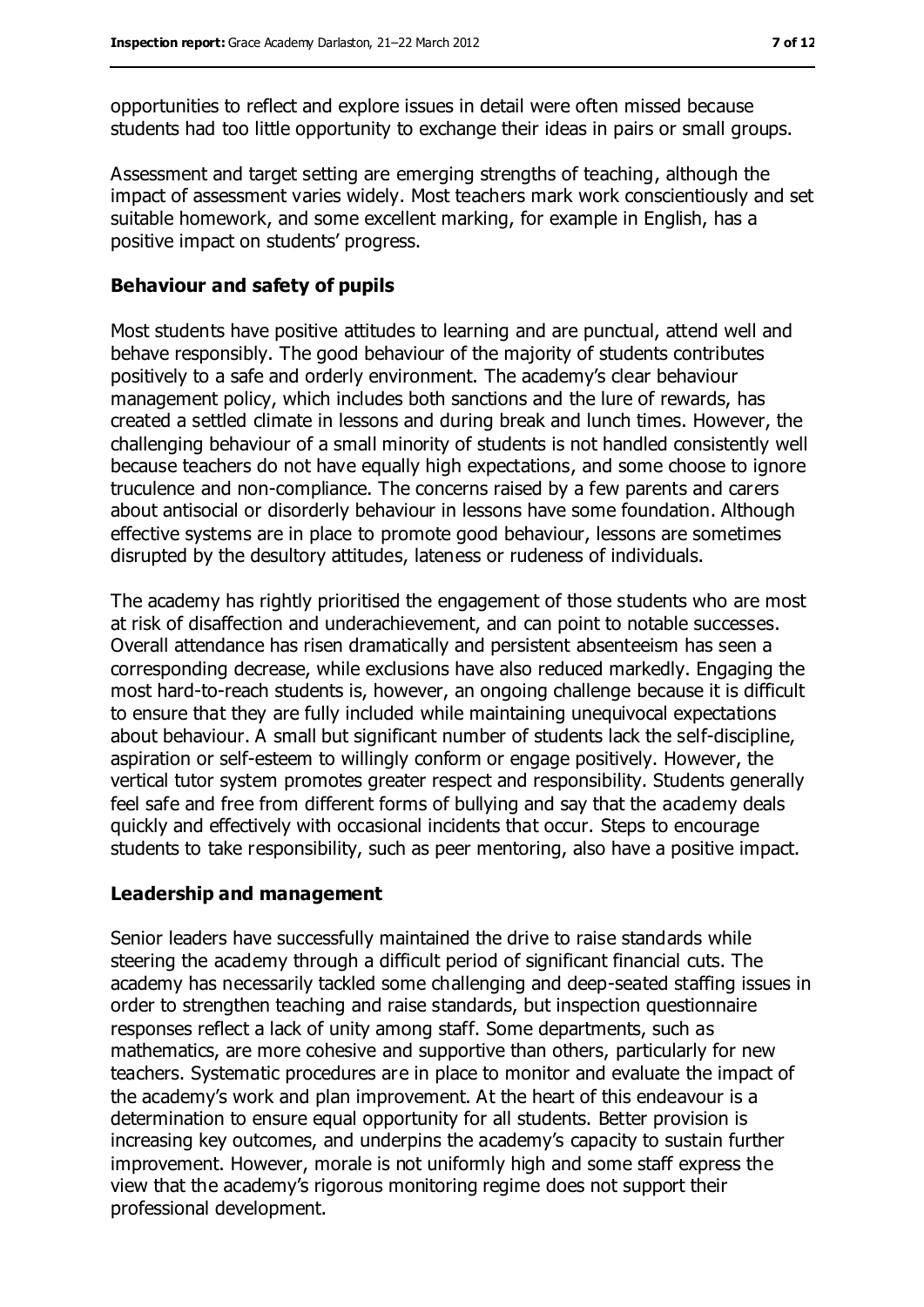The academy is developing suitable strategies for engaging with parents and carers, including those who have found working with the academy difficult. Parents and carers, like staff and students, comment on the academy's positive development and impact, but they also identify weaknesses, particularly in regard to achieving consistency in teaching and the management of behaviour.

Changes to the curriculum, including the development of a suitably wide range of extra-curricular activities and enrichment opportunities, have contributed positively to student engagement and improving standards. The academy is innovative in adapting its provision to meet the needs of its students, for example in combining students in Years 7 and 8. The impact of these initiatives is not yet evident, but the development of pathways for different groups has laid the foundations for future increases. The small sixth-form provision is tailored to meet the aspirations of those students who choose to stay at the academy post-16, but the relatively low retention rate at the end of Year 12 suggests that some sixth-form students are not well equipped to make the transition to independent academic study.

The governing body provides a suitable level of challenge and supports the academy well, for example, by encouraging partnerships to promote beneficial business links and productive community engagement. Its determination to develop its core values and promote students' spiritual, moral, social and cultural development is reflected in the 'values days,' and the student rewards for positive engagement. The academy's arrangements for safeguarding meet all current requirements and ensure that students feel safe.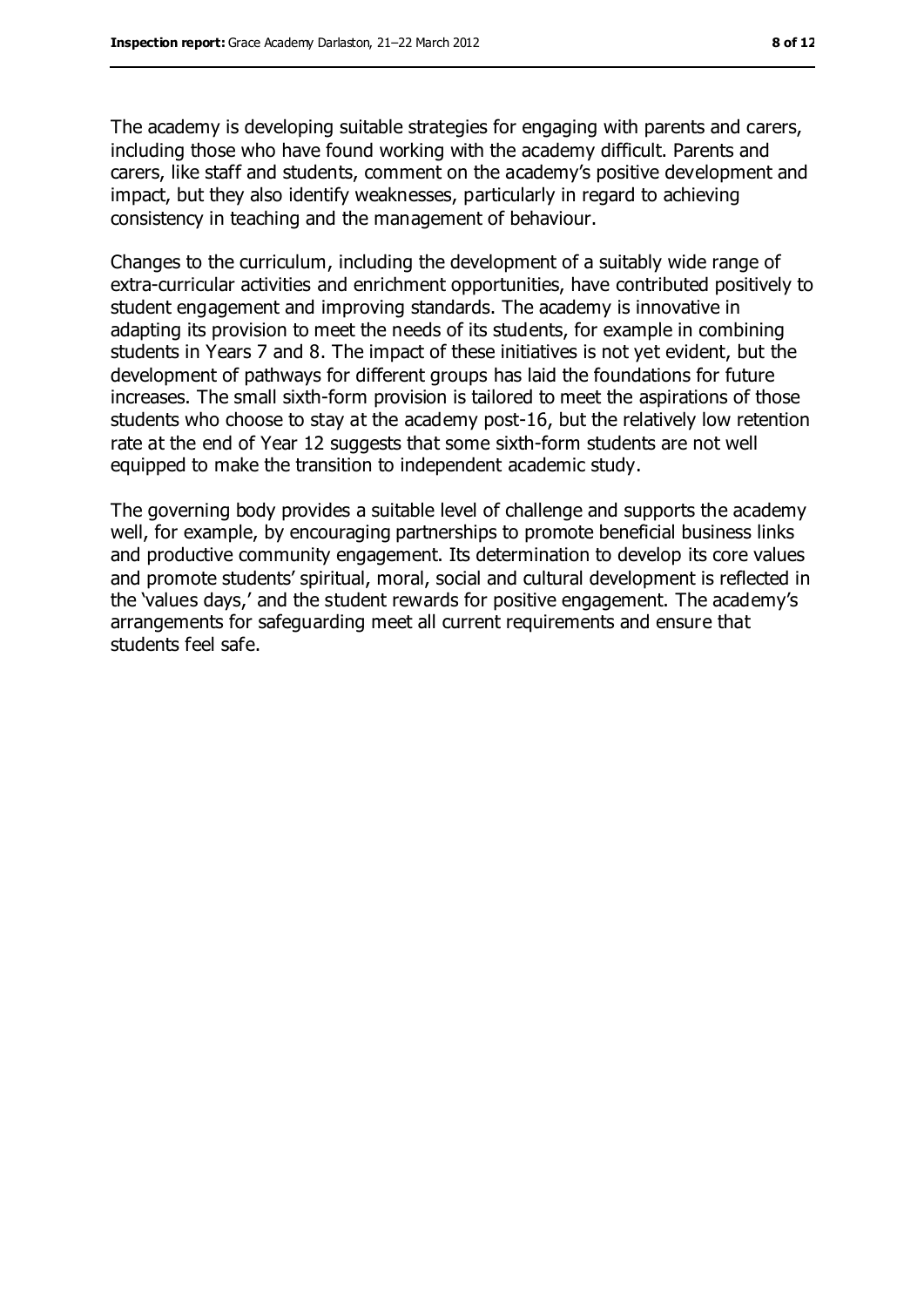# **Glossary**

### **What inspection judgements mean**

| Grade   | <b>Judgement</b> | <b>Description</b>                                                                                                                                                                                                            |
|---------|------------------|-------------------------------------------------------------------------------------------------------------------------------------------------------------------------------------------------------------------------------|
| Grade 1 | Outstanding      | These features are highly effective. An outstanding school<br>provides exceptionally well for all its pupils' needs.                                                                                                          |
| Grade 2 | Good             | These are very positive features of a school. A school that is<br>good is serving its pupils well.                                                                                                                            |
| Grade 3 | Satisfactory     | These features are of reasonable quality. A satisfactory school<br>is providing adequately for its pupils.                                                                                                                    |
| Grade 4 | Inadequate       | These features are not of an acceptable standard. An<br>inadequate school needs to make significant improvement in<br>order to meet the needs of its pupils. Ofsted inspectors will<br>make further visits until it improves. |

### **Overall effectiveness of schools**

|                       | Overall effectiveness judgement (percentage of schools) |      |                     |                   |
|-----------------------|---------------------------------------------------------|------|---------------------|-------------------|
| <b>Type of school</b> | <b>Outstanding</b>                                      | Good | <b>Satisfactory</b> | <b>Inadequate</b> |
| Nursery schools       | 46                                                      | 46   |                     |                   |
| Primary schools       | 8                                                       | 47   | 40                  |                   |
| Secondary schools     | 14                                                      | 38   | 40                  |                   |
| Special schools       | 28                                                      | 48   |                     |                   |
| Pupil referral units  | 15                                                      | 50   | 29                  |                   |
| All schools           |                                                         | 46   | 38                  |                   |

New school inspection arrangements have been introduced from 1 January 2012. This means that inspectors make judgements that were not made previously.

The data in the table above are for the period 1 September 2010 to 31 August 2011 and represent judgements that were made under the school inspection arrangements that were introduced on 1 September 2009. These data are consistent with the latest published official statistics about maintained school inspection outcomes (see [www.ofsted.gov.uk\)](file:///C:/Users/pbrooker/AppData/Local/Microsoft/Windows/Temporary%20Internet%20Files/Content.IE5/HDIUXWRU/www.ofsted.gov.uk).

The sample of schools inspected during 2010/11 was not representative of all schools nationally, as weaker schools are inspected more frequently than good or outstanding schools.

Primary schools include primary academy converters. Secondary schools include secondary academy converters, sponsor-led academies and city technology colleges. Special schools include special academy converters and non-maintained special schools.

Percentages are rounded and do not always add exactly to 100.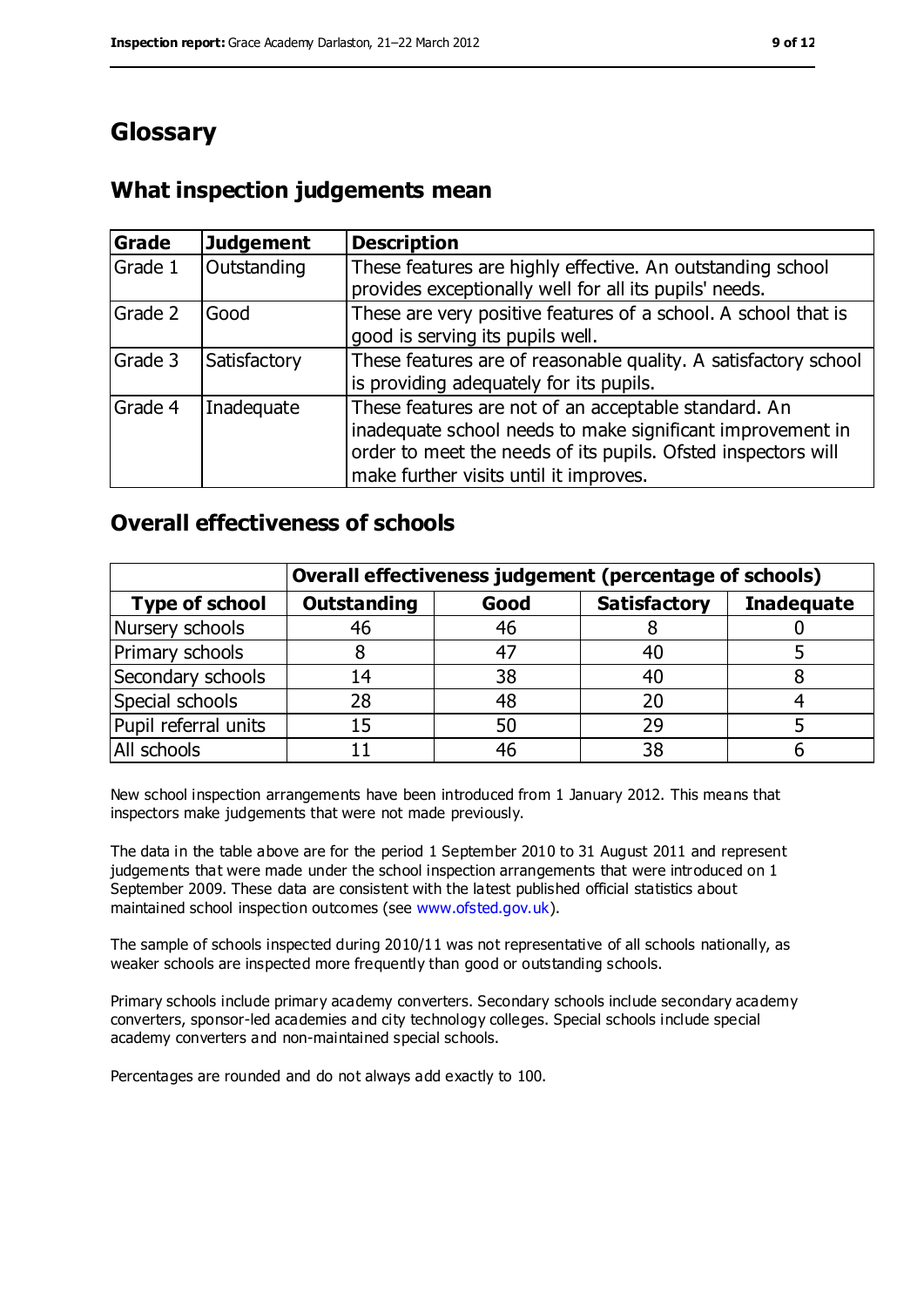# **Common terminology used by inspectors**

| Achievement:                  | the progress and success of a pupil in their learning and<br>development taking account of their attainment.                                                                                                           |
|-------------------------------|------------------------------------------------------------------------------------------------------------------------------------------------------------------------------------------------------------------------|
| Attainment:                   | the standard of the pupils' work shown by test and<br>examination results and in lessons.                                                                                                                              |
| Behaviour                     | how well pupils behave in lessons, with emphasis on their<br>attitude to learning. Pupils' punctuality to lessons and their<br>conduct around the school.                                                              |
| Capacity to improve:          | the proven ability of the school to continue improving based<br>on its self-evaluation and what the school has accomplished<br>so far and on the quality of its systems to maintain<br>improvement.                    |
| Leadership and<br>management: | the contribution of all the staff with responsibilities, not just<br>the governors and headteacher, to identifying priorities,<br>directing and motivating staff and running the school.                               |
| Learning:                     | how well pupils acquire knowledge, develop their<br>understanding, learn and practise skills and are developing<br>their competence as learners.                                                                       |
| Overall effectiveness:        | inspectors form a judgement on a school's overall<br>effectiveness based on the findings from their inspection of<br>the school.                                                                                       |
| Progress:                     | the rate at which pupils are learning in lessons and over<br>longer periods of time. It is often measured by comparing<br>the pupils' attainment at the end of a key stage with their<br>attainment when they started. |
| Safety                        | how safe pupils are in school, including in lessons; and their<br>understanding of risks. Pupils' freedom from bullying and<br>harassment. How well the school promotes safety, for<br>example e-learning.             |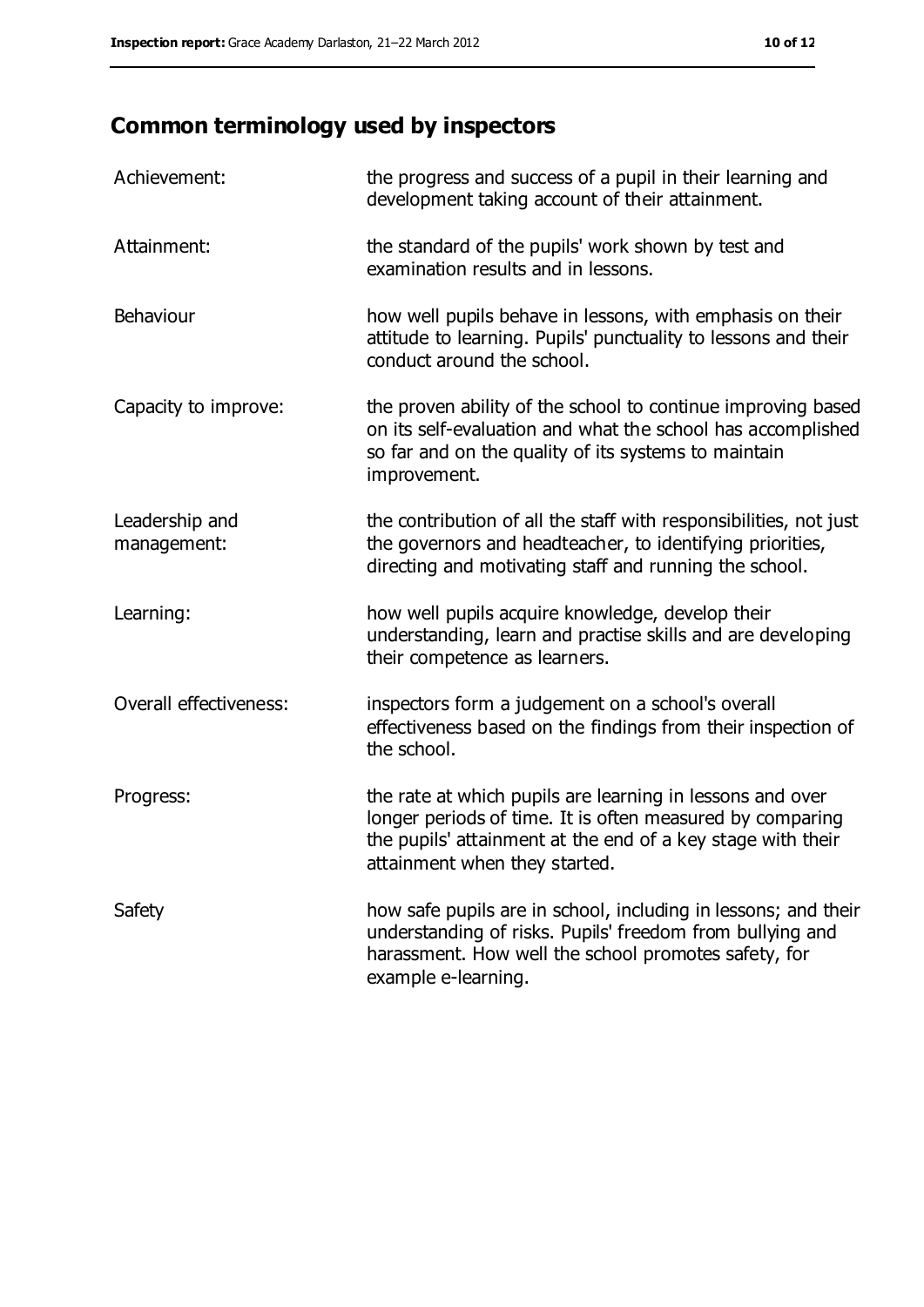**This letter is provided for the school, parents and carers to share with their children. It describes Ofsted's main findings from the inspection of their school.**



23 March 2012

Dear Students

#### **Inspection of Grace Academy Darlaston, Wednesbury, WS10 8QJ**

Thank you for the positive contribution that you made to our recent inspection. We really enjoyed talking to you and seeing your work. Your views, alongside those of your parents and carers, were helpful in confirming our own findings. You were quick to point out how much the academy has improved, but you also told us what needs to be better. You said, for example, that behaviour has been transformed since the academy opened, that lessons are better and that school is more enjoyable. However, you also said that some lessons are still disrupted by poor behaviour and that you make much better progress in some subjects than others. We agree that there are not enough really good or outstanding lessons to help you to make good progress. We have asked the academy specifically to:

- raise standards so that your results are closer to the national figures
- improve teaching so that more lessons are good or outstanding
- ensure that lessons are not disrupted by poor behaviour.

Since the academy opened there have been many developments which are already having a positive impact. Staff have worked hard to ensure that you now have much better opportunity to achieve well. However, inspectors judge that your academy still requires significant improvement and have issued it with a notice to improve. This means that things must improve rapidly within the next 12 months, but this will not happen unless you all play your part. Your progress and achievement rely on you taking responsibility for your own conduct, effort and participation.

We wish you all every success in the future.

Yours sincerely

Paul Brooker Her Majesty's Inspector